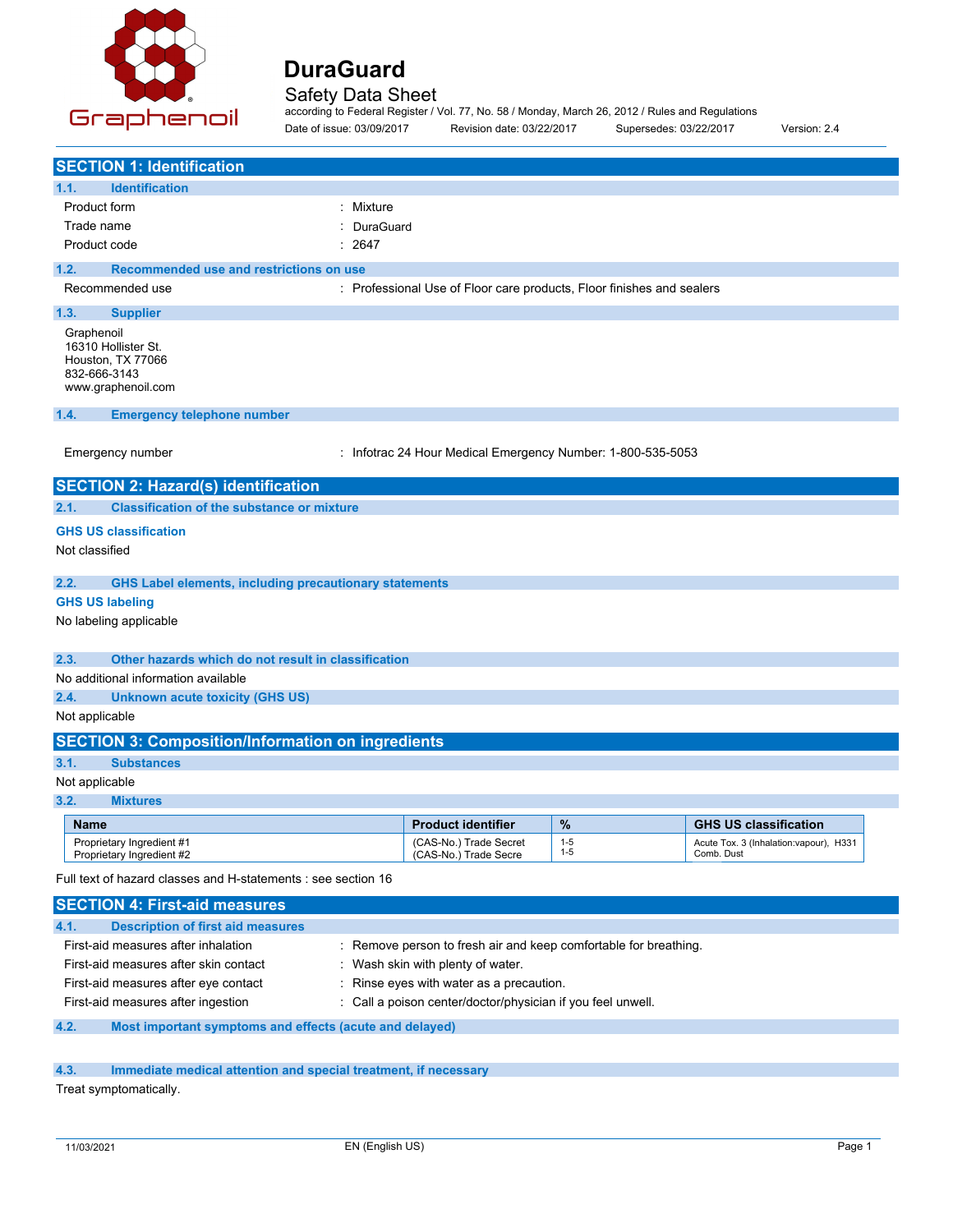### Safety Data Sheet

according to Federal Register / Vol. 77, No. 58 / Monday, March 26, 2012 / Rules and Regulations

|            | <b>SECTION 5: Fire-fighting measures</b>                            |                                                                                                                                                                                          |
|------------|---------------------------------------------------------------------|------------------------------------------------------------------------------------------------------------------------------------------------------------------------------------------|
| 5.1.       | Suitable (and unsuitable) extinguishing media                       |                                                                                                                                                                                          |
|            | Suitable extinguishing media                                        | : Water spray. Dry powder. Foam. Carbon dioxide.                                                                                                                                         |
| 5.2.       | Specific hazards arising from the chemical                          |                                                                                                                                                                                          |
| fire       | Hazardous decomposition products in case of                         | : Toxic fumes may be released.                                                                                                                                                           |
| 5.3.       | Special protective equipment and precautions for fire-fighters      |                                                                                                                                                                                          |
|            | Protection during firefighting                                      | : Do not attempt to take action without suitable protective equipment. Self-contained breathing<br>apparatus. Complete protective clothing.                                              |
|            | <b>SECTION 6: Accidental release measures</b>                       |                                                                                                                                                                                          |
| 6.1.       | Personal precautions, protective equipment and emergency procedures |                                                                                                                                                                                          |
| 6.1.1.     | For non-emergency personnel<br>Emergency procedures                 | : Ventilate spillage area.                                                                                                                                                               |
|            |                                                                     |                                                                                                                                                                                          |
| 6.1.2.     | For emergency responders<br>Protective equipment                    | Do not attempt to take action without suitable protective equipment. For further information<br>refer to section 8: "Exposure controls/personal protection".                             |
| 6.2.       | <b>Environmental precautions</b>                                    |                                                                                                                                                                                          |
|            | Avoid release to the environment.                                   |                                                                                                                                                                                          |
| 6.3.       | Methods and material for containment and cleaning up                |                                                                                                                                                                                          |
|            | Methods for cleaning up                                             | : Take up liquid spill into absorbent material.                                                                                                                                          |
|            | Other information                                                   | : Dispose of materials or solid residues at an authorized site.                                                                                                                          |
| 6.4.       | <b>Reference to other sections</b>                                  |                                                                                                                                                                                          |
|            | For further information refer to section 13.                        |                                                                                                                                                                                          |
|            | <b>SECTION 7: Handling and storage</b>                              |                                                                                                                                                                                          |
| 7.1.       | <b>Precautions for safe handling</b>                                |                                                                                                                                                                                          |
|            | Precautions for safe handling<br>Hygiene measures                   | Ensure good ventilation of the work station. Wear personal protective equipment.<br>Do not eat, drink or smoke when using this product. Always wash hands after handling the<br>product. |
| 7.2.       | Conditions for safe storage, including any incompatibilities        |                                                                                                                                                                                          |
|            | Storage conditions                                                  | : Store in a well-ventilated place. Keep cool.                                                                                                                                           |
|            | <b>SECTION 8: Exposure controls/personal protection</b>             |                                                                                                                                                                                          |
| 8.1.       | <b>Control parameters</b>                                           |                                                                                                                                                                                          |
|            |                                                                     |                                                                                                                                                                                          |
|            | <b>DuraGuard</b>                                                    |                                                                                                                                                                                          |
|            | No additional information available                                 |                                                                                                                                                                                          |
|            | <b>Proprietary Ingredient #1</b>                                    |                                                                                                                                                                                          |
|            | No additional information available                                 |                                                                                                                                                                                          |
| 8.2.       | <b>Appropriate engineering controls</b>                             |                                                                                                                                                                                          |
|            | Appropriate engineering controls                                    | : Ensure good ventilation of the work station.                                                                                                                                           |
|            | Environmental exposure controls                                     | : Avoid release to the environment.                                                                                                                                                      |
| 8.3.       | Individual protection measures/Personal protective equipment        |                                                                                                                                                                                          |
|            | Hand protection:                                                    |                                                                                                                                                                                          |
|            | Protective gloves                                                   |                                                                                                                                                                                          |
|            | Eye protection:                                                     |                                                                                                                                                                                          |
|            | Safety glasses                                                      |                                                                                                                                                                                          |
|            | Skin and body protection:                                           |                                                                                                                                                                                          |
| 11/03/2021 |                                                                     | EN (English US)<br>2/6                                                                                                                                                                   |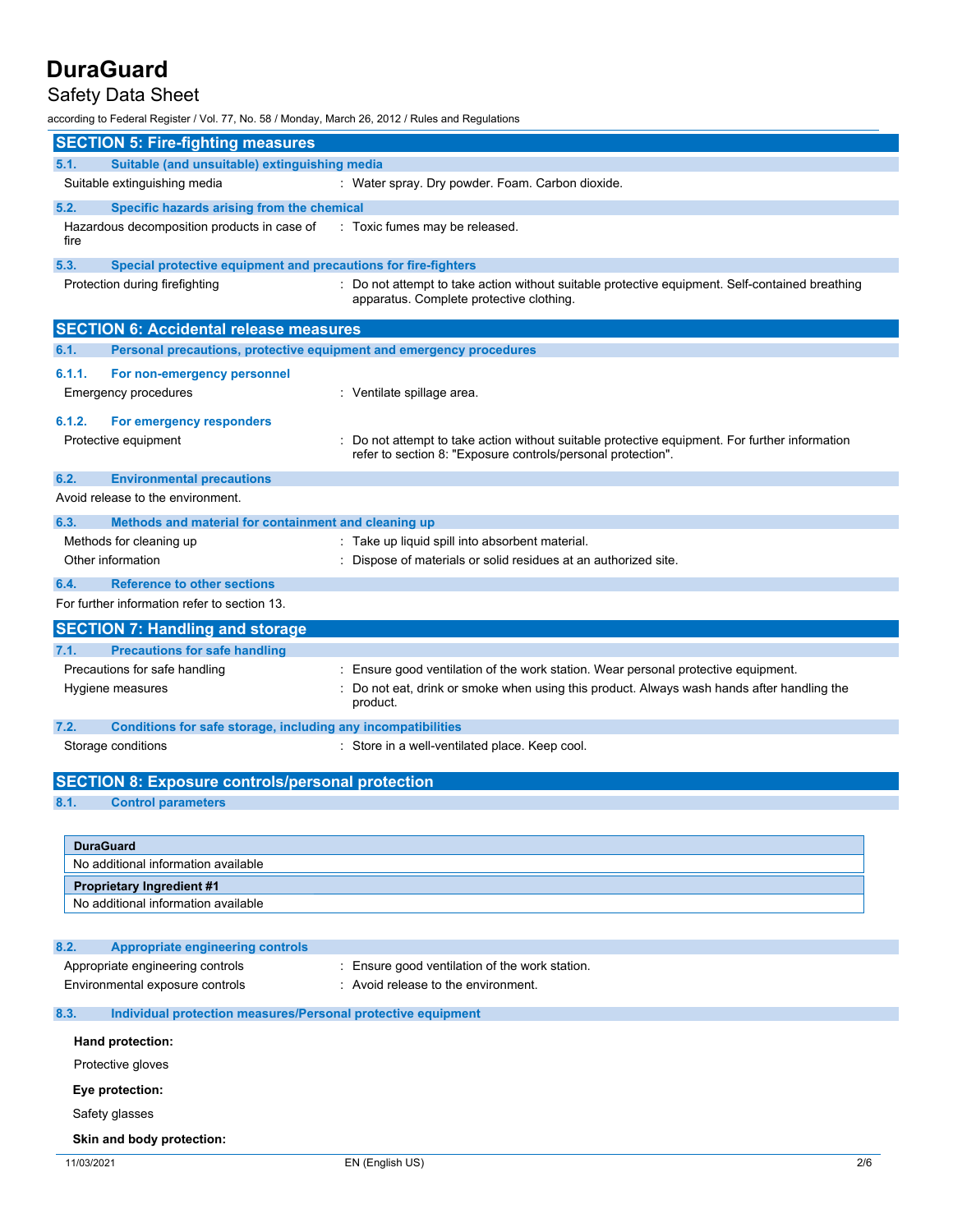### Safety Data Sheet

according to Federal Register / Vol. 77, No. 58 / Monday, March 26, 2012 / Rules and Regulations

Wear suitable protective clothing

#### **Respiratory protection:**

In case of insufficient ventilation, wear suitable respiratory equipment

**Personal protective equipment symbol(s):**



| <b>SECTION 9: Physical and chemical properties</b>            |                           |  |
|---------------------------------------------------------------|---------------------------|--|
| 9.1.<br>Information on basic physical and chemical properties |                           |  |
| Physical state                                                | : Liquid                  |  |
| Appearance                                                    | : Liquid.                 |  |
| Color                                                         | : white                   |  |
| Odor                                                          | characteristic            |  |
| Odor threshold                                                | : No data available       |  |
| pH                                                            | : 7.5                     |  |
| pH solution                                                   | $:7.5 - 8.5$              |  |
| Melting point                                                 | : Not applicable          |  |
| Freezing point                                                | : No data available       |  |
| Boiling point                                                 | : No data available       |  |
| Flash point                                                   | No data available         |  |
| Relative evaporation rate (butyl acetate=1)                   | : No data available       |  |
| Flammability (solid, gas)                                     | : Not applicable.         |  |
| Vapor pressure                                                | : No data available       |  |
| Relative vapor density at 20 °C                               | : No data available       |  |
| Relative density                                              | : No data available       |  |
| Specific gravity / density                                    | : $1.03$ g/m <sup>3</sup> |  |
| Solubility                                                    | : No data available       |  |
| Partition coefficient n-octanol/water (Log Pow)               | : No data available       |  |
| Auto-ignition temperature                                     | : No data available       |  |
| Decomposition temperature                                     | : No data available       |  |
| Viscosity, kinematic                                          | : No data available       |  |
| Viscosity, dynamic                                            | No data available         |  |
| <b>Explosion limits</b>                                       | No data available         |  |
| <b>Explosive properties</b>                                   | : No data available       |  |
| Oxidizing properties                                          | : No data available       |  |

### **9.2. Other information**

No additional information available

### **SECTION 10: Stability and reactivity**

**10.1. Reactivity**

The product is non-reactive under normal conditions of use, storage and transport.

#### **10.2. Chemical stability**

Stable under normal conditions.

| 10.3.<br><b>Possibility of hazardous reactions</b> |  |
|----------------------------------------------------|--|
|----------------------------------------------------|--|

No dangerous reactions known under normal conditions of use.

#### **10.4. Conditions to avoid**

None under recommended storage and handling conditions (see section 7).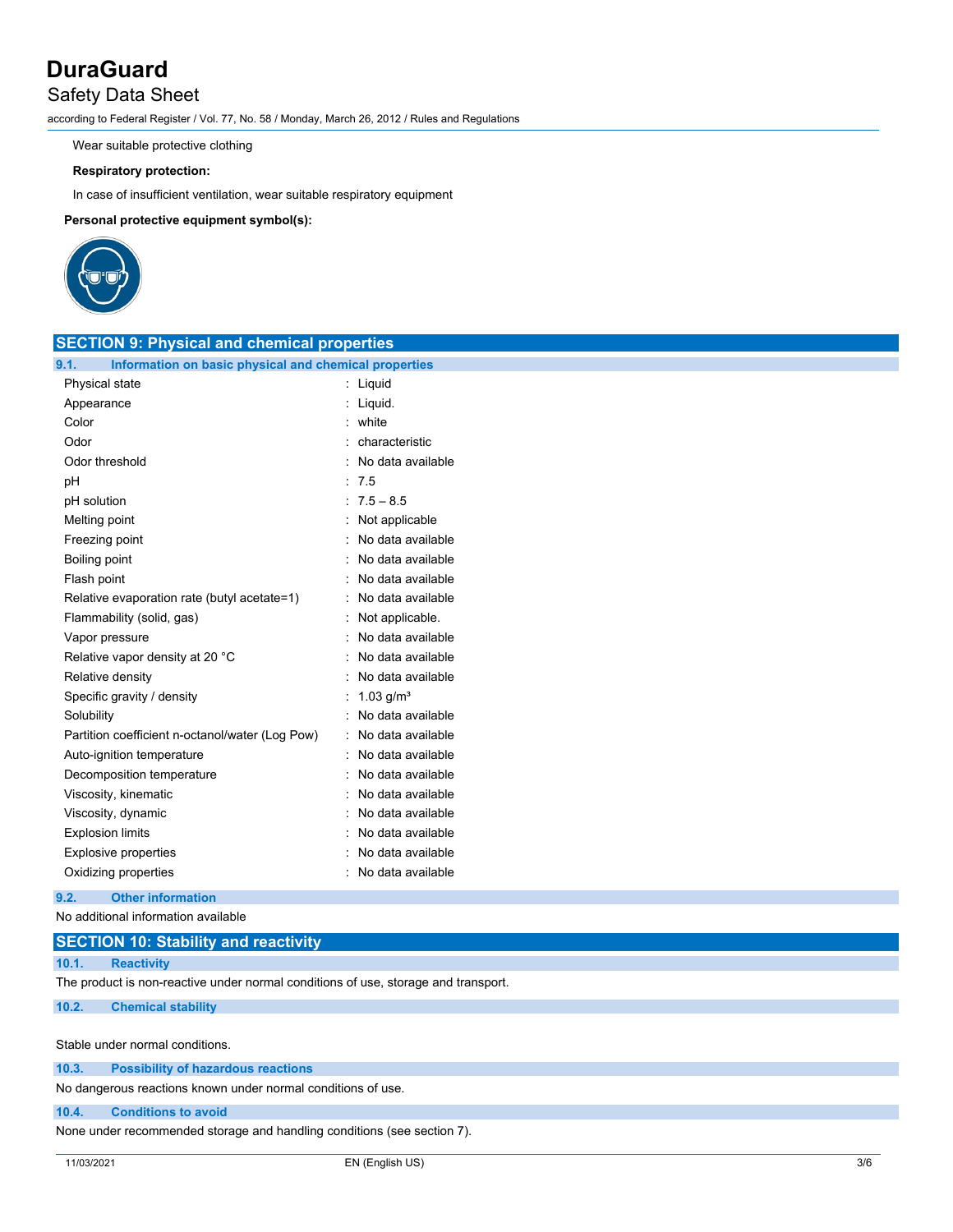### Safety Data Sheet

according to Federal Register / Vol. 77, No. 58 / Monday, March 26, 2012 / Rules and Regulations

### **10.5. Incompatible materials**

### No additional information available

### **10.6. Hazardous decomposition products**

Under normal conditions of storage and use, hazardous decomposition products should not be produced.

| <b>SECTION 11: Toxicological information</b>          |                                                                                                                          |  |
|-------------------------------------------------------|--------------------------------------------------------------------------------------------------------------------------|--|
| 11.1.<br>Information on toxicological effects         |                                                                                                                          |  |
| Acute toxicity (oral)                                 | Not classified                                                                                                           |  |
| Acute toxicity (dermal)                               | Not classified                                                                                                           |  |
| Acute toxicity (inhalation)                           | Not classified                                                                                                           |  |
|                                                       |                                                                                                                          |  |
| <b>Proprietary Ingredient #1</b>                      |                                                                                                                          |  |
| LD50 dermal rabbit                                    | 9143 mg/kg body weight (Equivalent or similar to OECD 402, 24 h, Rabbit, Male, Experimental<br>value, Dermal, 14 day(s)) |  |
| Skin corrosion/irritation                             | Not classified                                                                                                           |  |
|                                                       | pH: 7.5                                                                                                                  |  |
| Serious eye damage/irritation                         | Not classified                                                                                                           |  |
|                                                       | pH: 7.5                                                                                                                  |  |
| Respiratory or skin sensitization                     | Not classified                                                                                                           |  |
| Germ cell mutagenicity                                | Not classified                                                                                                           |  |
| Carcinogenicity                                       | Not classified                                                                                                           |  |
| Reproductive toxicity                                 | Not classified                                                                                                           |  |
|                                                       |                                                                                                                          |  |
| Specific target organ toxicity – single exposure      | Not classified                                                                                                           |  |
| Specific target organ toxicity – repeated<br>exposure | : Not classified                                                                                                         |  |
| Aspiration hazard                                     | Not classified                                                                                                           |  |
| Viscosity, kinematic                                  | : No data available                                                                                                      |  |

| <b>SECTION 12: Ecological information</b> |                                                                                                                                                                 |
|-------------------------------------------|-----------------------------------------------------------------------------------------------------------------------------------------------------------------|
| 12.1.<br><b>Toxicity</b>                  |                                                                                                                                                                 |
| Ecology - general                         | : The product is not considered harmful to aquatic organisms or to cause long-term adverse<br>effects in the environment.                                       |
| <b>Proprietary Ingredient #1</b>          |                                                                                                                                                                 |
| $LC50$ fish 1                             | 6010 mg/l (Equivalent or similar to OECD 203, 96 h, Ictalurus punctatus, Flow-through system,<br>Fresh water, Experimental value, Lethal)                       |
| ErC50 (algae)                             | 14861 mg/l (Equivalent or similar to OECD 201, 72 h, Pseudokirchneriella subcapitata, Static<br>system, Fresh water, Experimental value, Nominal concentration) |

### **12.2. Persistence and degradability**

| <b>Proprietary Ingredient #1</b> |                                 |
|----------------------------------|---------------------------------|
| Persistence and degradability    | Readily biodegradable in water. |
| Biochemical oxygen demand (BOD)  | 0.2 g $O_2$ /g substance        |
| Chemical oxygen demand (COD)     | 1.85 g $O_2$ /g substance       |
| ThOD                             | 1.9078849 q $O2/q$ substance    |
| BOD (% of ThOD)                  | 0.11 (Calculated value)         |

### **12.3. Bioaccumulative potential**

| <b>Proprietary Ingredient #1</b>                |                                  |
|-------------------------------------------------|----------------------------------|
| Partition coefficient n-octanol/water (Log Pow) | $\sim$ -0.54 (Literature, 20 °C) |
| Bioaccumulative potential                       | Not bioaccumulative.             |

#### **12.4. Mobility in soil**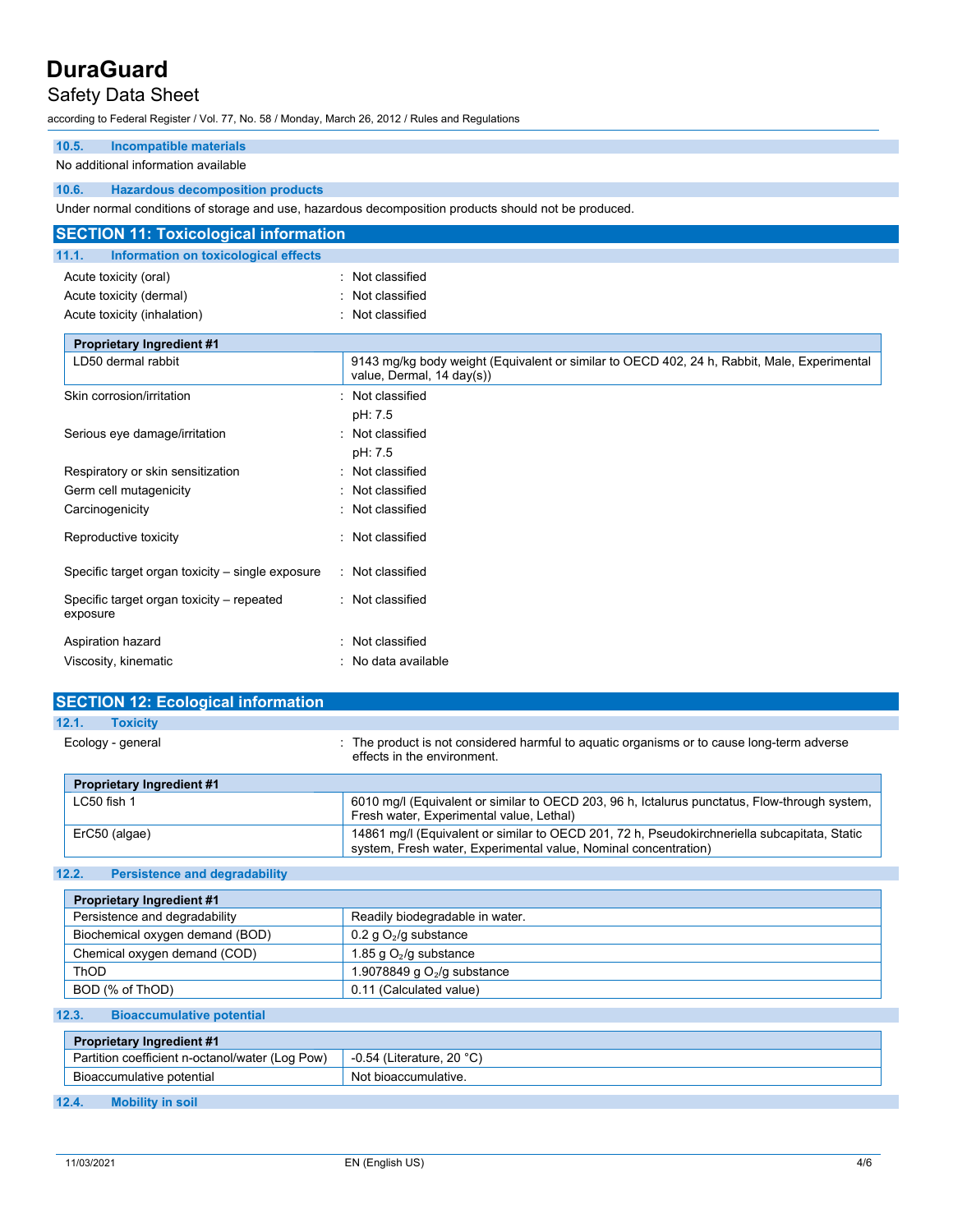### Safety Data Sheet

according to Federal Register / Vol. 77, No. 58 / Monday, March 26, 2012 / Rules and Regulations

| <b>Proprietary Ingredient #1</b> |                        |
|----------------------------------|------------------------|
| Surface tension                  | 52 mN/m (25 °C)        |
| Ecology - soil                   | Highly mobile in soil. |

### **12.5. Other adverse effects**

No additional information available

| <b>SECTION 13: Disposal considerations</b>                                                                                                                                                                             |                                                                                               |
|------------------------------------------------------------------------------------------------------------------------------------------------------------------------------------------------------------------------|-----------------------------------------------------------------------------------------------|
| 13.1.<br><b>Disposal methods</b><br>Waste treatment methods                                                                                                                                                            | : Dispose of contents/container in accordance with licensed collector's sorting instructions. |
|                                                                                                                                                                                                                        |                                                                                               |
| <b>SECTION 14: Transport information</b>                                                                                                                                                                               |                                                                                               |
| <b>Department of Transportation (DOT)</b><br>In accordance with DOT                                                                                                                                                    |                                                                                               |
| Not applicable                                                                                                                                                                                                         |                                                                                               |
| <b>Transportation of Dangerous Goods</b>                                                                                                                                                                               |                                                                                               |
| Not applicable                                                                                                                                                                                                         |                                                                                               |
| <b>Transport by sea</b>                                                                                                                                                                                                |                                                                                               |
| Not applicable                                                                                                                                                                                                         |                                                                                               |
| <b>Air transport</b>                                                                                                                                                                                                   |                                                                                               |
| Not applicable                                                                                                                                                                                                         |                                                                                               |
| <b>SECTION 15: Regulatory information</b>                                                                                                                                                                              |                                                                                               |
|                                                                                                                                                                                                                        |                                                                                               |
|                                                                                                                                                                                                                        |                                                                                               |
| <b>Proprietary Ingredient #1</b>                                                                                                                                                                                       |                                                                                               |
| Listed on the United States TSCA (Toxic Substances Control Act) inventory                                                                                                                                              |                                                                                               |
|                                                                                                                                                                                                                        |                                                                                               |
|                                                                                                                                                                                                                        |                                                                                               |
| <b>Proprietary Ingredient #1</b>                                                                                                                                                                                       |                                                                                               |
| 15.1. US Federal regulations<br>15.2. International regulations<br><b>CANADA</b><br>Listed on the Canadian DSL (Domestic Substances List)                                                                              |                                                                                               |
| <b>EU-Regulations</b>                                                                                                                                                                                                  |                                                                                               |
|                                                                                                                                                                                                                        |                                                                                               |
|                                                                                                                                                                                                                        |                                                                                               |
|                                                                                                                                                                                                                        |                                                                                               |
|                                                                                                                                                                                                                        |                                                                                               |
| No additional information available<br><b>National regulations</b><br>No additional information available<br>15.3. US State regulations<br>No additional information available<br><b>SECTION 16: Other information</b> |                                                                                               |
| according to Federal Register / Vol. 77, No. 58 / Monday, March 26, 2012 / Rules and Regulations                                                                                                                       |                                                                                               |

| Hazard Rating |                                                                                                                                                                                        |
|---------------|----------------------------------------------------------------------------------------------------------------------------------------------------------------------------------------|
| Health        | : 1 Slight Hazard - Irritation or minor reversible injury possible                                                                                                                     |
| Flammability  | : 0 Minimal Hazard - Materials that will not burn                                                                                                                                      |
| Physical      | : 0 Minimal Hazard - Materials that are normally stable, even under fire conditions, and will NOT<br>react with water, polymerize, decompose, condense, or self-react. Non-Explosives. |

SDS US (GHS HazCom 2012)